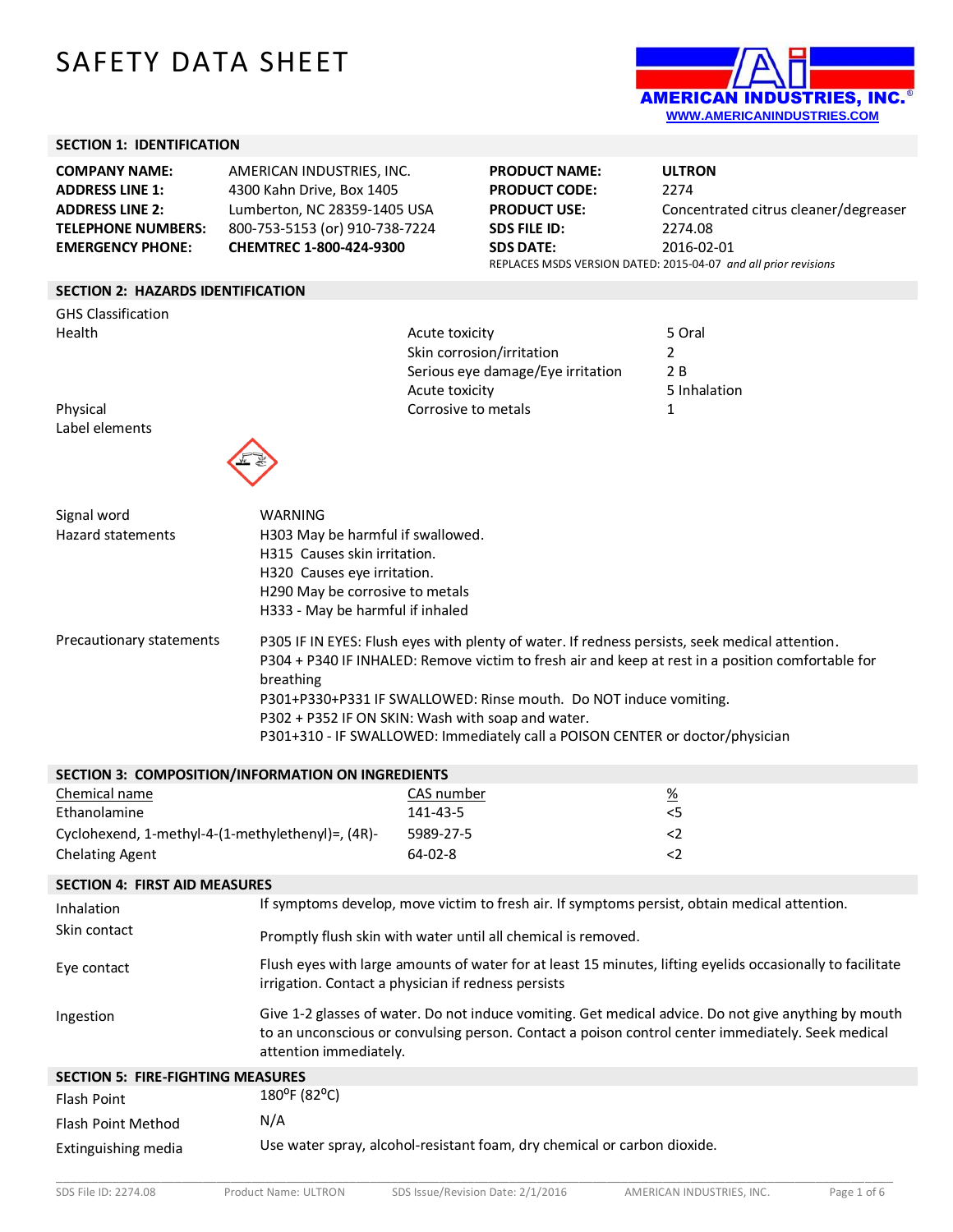| Unsuitable extinguishing<br>media                      | Not applicable                                                                               |      |                                                                                                                                                                                                       |
|--------------------------------------------------------|----------------------------------------------------------------------------------------------|------|-------------------------------------------------------------------------------------------------------------------------------------------------------------------------------------------------------|
| Hazardous combustion<br>products                       | Not applicable                                                                               |      |                                                                                                                                                                                                       |
| Special exposure hazards                               | None                                                                                         |      |                                                                                                                                                                                                       |
| Special protective equipment                           | personnel.                                                                                   |      | Full protective clothing and approved self-contained breathing apparatus required for fire fighting                                                                                                   |
| <b>SECTION 6: ACCIDENTAL RELEASE MEASURES</b>          |                                                                                              |      |                                                                                                                                                                                                       |
| <b>Personal Precautionary</b><br><b>Measures</b>       | respiratory protection. Avoid breathing vapors. Ensure adequate ventilation.                 |      | Use appropriate protective equipment. (See Section 8.) Do not get into eyes, skin, or clothing. Wear                                                                                                  |
| <b>Environmental Precautionary</b><br><b>Measures</b>  | Do not empty into drains.                                                                    |      |                                                                                                                                                                                                       |
| Methods and Materials for<br>Containment and Cleanup   | sewage systems.                                                                              |      | Soak up residue with an absorbent such as clay or sand. Place in a nonleaking container for proper<br>disposal according to Federal, State, and Local regulations. Do not discharge into waterways or |
| <b>SECTION 7: HANDLING AND STORAGE</b>                 |                                                                                              |      |                                                                                                                                                                                                       |
| Handling                                               | Use in a well-ventilated area. Do not breathe vapors. Do not get on skin, eyes, or clothing. |      |                                                                                                                                                                                                       |
| Storage                                                | well-ventilated area. Store in a cool dry place.                                             |      | Keep from freezing. Store between 50 and 80 degrees F (10-27°C). Keep container closed and in a                                                                                                       |
| SECTION 8: EXPOSURE CONTROLS/PERSONAL PROTECTION       |                                                                                              |      |                                                                                                                                                                                                       |
| <b>Engineering Controls</b>                            | Use in well ventilated area.                                                                 |      |                                                                                                                                                                                                       |
| <b>Personal Protective</b><br>Equipment                | Safety Glasses, Gloves                                                                       |      |                                                                                                                                                                                                       |
| Ethanolamine                                           | 141-43-5                                                                                     |      | < 5%                                                                                                                                                                                                  |
| Components with workplace control parameters           |                                                                                              |      |                                                                                                                                                                                                       |
| <b>TWA</b>                                             | 3 ppm                                                                                        |      | USA. ACGIH Threshold Limit Values (TLV)                                                                                                                                                               |
| Skin & eye irritation                                  |                                                                                              |      |                                                                                                                                                                                                       |
| <b>STEL</b>                                            | 6 ppm                                                                                        |      | USA. ACGIH Threshold Limit Values (TLV)                                                                                                                                                               |
| Skin & eye irritation                                  |                                                                                              |      |                                                                                                                                                                                                       |
| <b>TWA</b>                                             | 3 ppm<br>$8$ mg/m $3$                                                                        |      | USA. OSHA-TABLE Z-1 Limits for<br>Air Contaminants-1910.1000                                                                                                                                          |
| <b>STEL</b>                                            | 6 ppm<br>$8 \text{ mg/m}$                                                                    |      | USA. OSHA-TABLE Z-1 Limits for<br>Air Contaminants-1910.1000                                                                                                                                          |
| <b>TWA</b>                                             | 3 ppm<br>$6$ mg/m3                                                                           |      | USA. Occupational Exposure Limits (OSHA)-<br>Table Z-1 Limits for Air Contaminants                                                                                                                    |
| The value in mg/m3 is approximate                      |                                                                                              |      |                                                                                                                                                                                                       |
| <b>TWA</b>                                             | 3ppm<br>8mg/m3                                                                               |      | USA. NIOSH Recommended Exposure Limits                                                                                                                                                                |
|                                                        |                                                                                              |      | USA. NIOSH Recommended Exposure Limits                                                                                                                                                                |
| <b>ST</b>                                              | 6 ppm<br>$15 \text{ mg/m}$                                                                   |      |                                                                                                                                                                                                       |
| Cyclohexene, 1-methyl-4-<br>(1, methylethenyl)-, (4R)- | 5989-27-5                                                                                    | < 2% | No data available                                                                                                                                                                                     |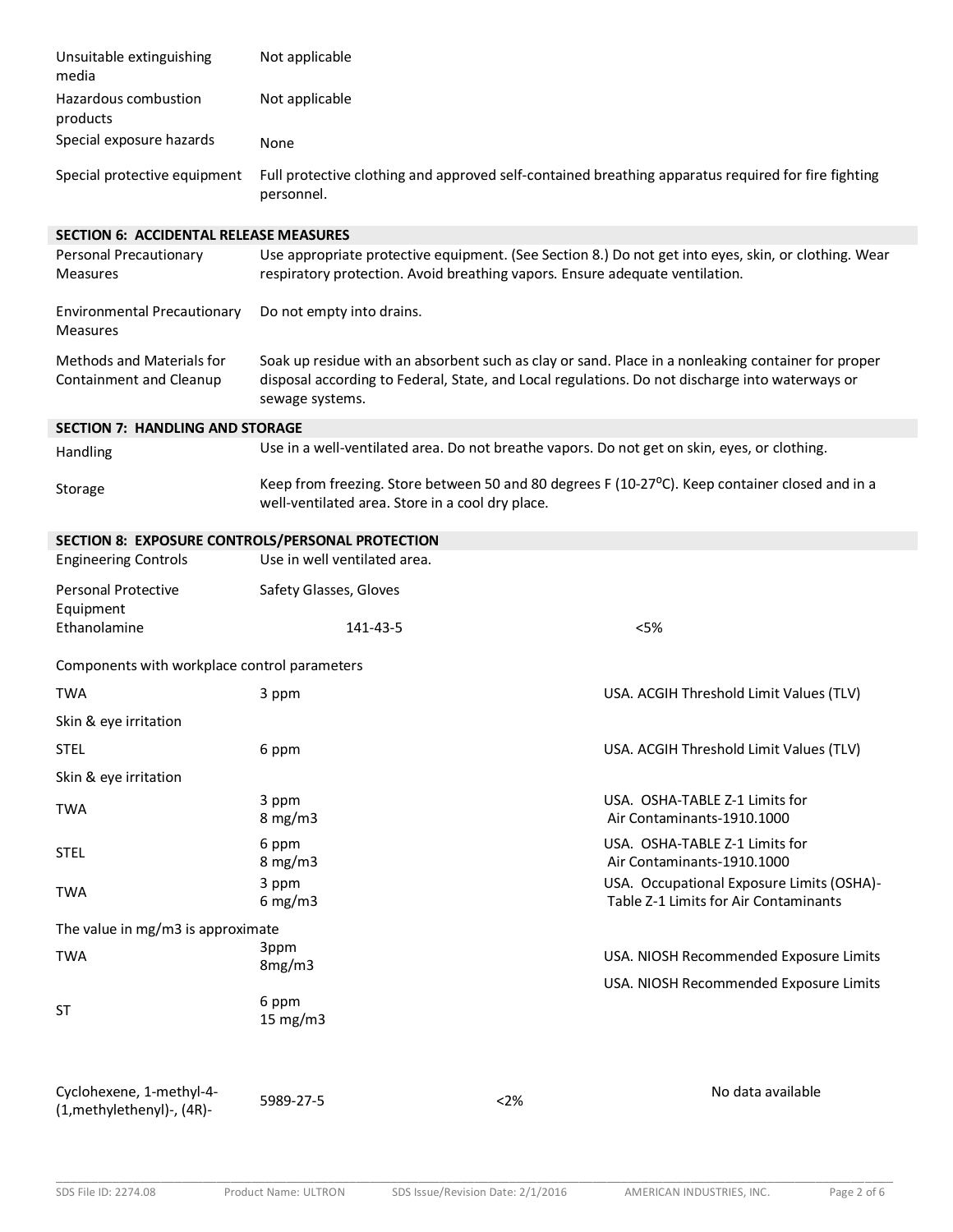| SECTION 9: PHYSICAL AND CHEMICAL PROPERTIES |                                                 |                               |        |                                                                                                         |
|---------------------------------------------|-------------------------------------------------|-------------------------------|--------|---------------------------------------------------------------------------------------------------------|
| Color                                       | Clear orange liquid                             |                               |        |                                                                                                         |
| <b>Physical State</b>                       | Liquid                                          |                               |        |                                                                                                         |
| Odor                                        | Citrus/Orange                                   |                               |        |                                                                                                         |
| Flash point                                 | 180°F (82°C)                                    |                               |        |                                                                                                         |
| Flammability                                | Not available                                   |                               |        |                                                                                                         |
| <b>Partition Coefficient</b>                | Not available                                   |                               |        |                                                                                                         |
| <b>Boiling point</b>                        | $>212$ <sup>o</sup> F (100 <sup>o</sup> C)      |                               |        |                                                                                                         |
| Melting point/freezing point                | Not available                                   |                               |        |                                                                                                         |
| Auto-ignition temperature                   | Not available                                   |                               |        |                                                                                                         |
| Vapor pressure                              | Not available                                   |                               |        |                                                                                                         |
| Vapor density (Air-1)                       | Not available                                   |                               |        |                                                                                                         |
| Specific gravity/Density                    | 1.02                                            |                               |        |                                                                                                         |
| Viscosity                                   | Not available                                   |                               |        |                                                                                                         |
| Water solubility                            | Soluble in water                                |                               |        |                                                                                                         |
| pH                                          | 12                                              |                               |        |                                                                                                         |
| Evaporation rate                            | Not available                                   |                               |        |                                                                                                         |
| Decomp Temp                                 | Not available                                   |                               |        |                                                                                                         |
| SECTION 10: STABILITY AND REACTIVITY        |                                                 |                               |        |                                                                                                         |
| Chemical stability                          | Stable.                                         |                               |        |                                                                                                         |
| Conditions to avoid                         | High temperatures.                              |                               |        |                                                                                                         |
| Materials to avoid                          | Strong acids, alkalis, oxidizing agents.        |                               |        |                                                                                                         |
| Hazardous decomposition                     | None.                                           |                               |        |                                                                                                         |
| Hazardous polymerization                    | Will not occur                                  |                               |        |                                                                                                         |
| SECTION 11: TOXICOLOGICAL INFORMATION       |                                                 |                               |        |                                                                                                         |
| Ethanolamine                                |                                                 | 141-43-5                      | $<$ 5% |                                                                                                         |
| Information on toxicological effects        |                                                 |                               |        |                                                                                                         |
| Acute toxicity                              | LD50 Oral-rat                                   | 1,720 mg/kg                   |        |                                                                                                         |
| Inhalation                                  |                                                 |                               |        | Material is extremely destructive to the tissue of the mucous membranes and upper respiratory tract.    |
|                                             | LD50 Dermal-<br>rabbit<br>No data available     | 1,015 mg/kg                   |        |                                                                                                         |
| Skin corrosion/irritation                   | No data available                               |                               |        |                                                                                                         |
| Serious eye damage/eye<br>irritation        | Eyes-rabbit                                     | Result: Severe eye irritation |        |                                                                                                         |
| Respiratory or skin<br>sensitization        | No data available                               |                               |        |                                                                                                         |
| Germ cell mutagenicity                      | No data available                               |                               |        |                                                                                                         |
| Carcinogenicty                              |                                                 |                               |        |                                                                                                         |
| <b>IARC</b>                                 | possible or confirmed human carcinogen by IARC. |                               |        | No component of this product present at levels greater than or equal to 0.1% is identified as probable, |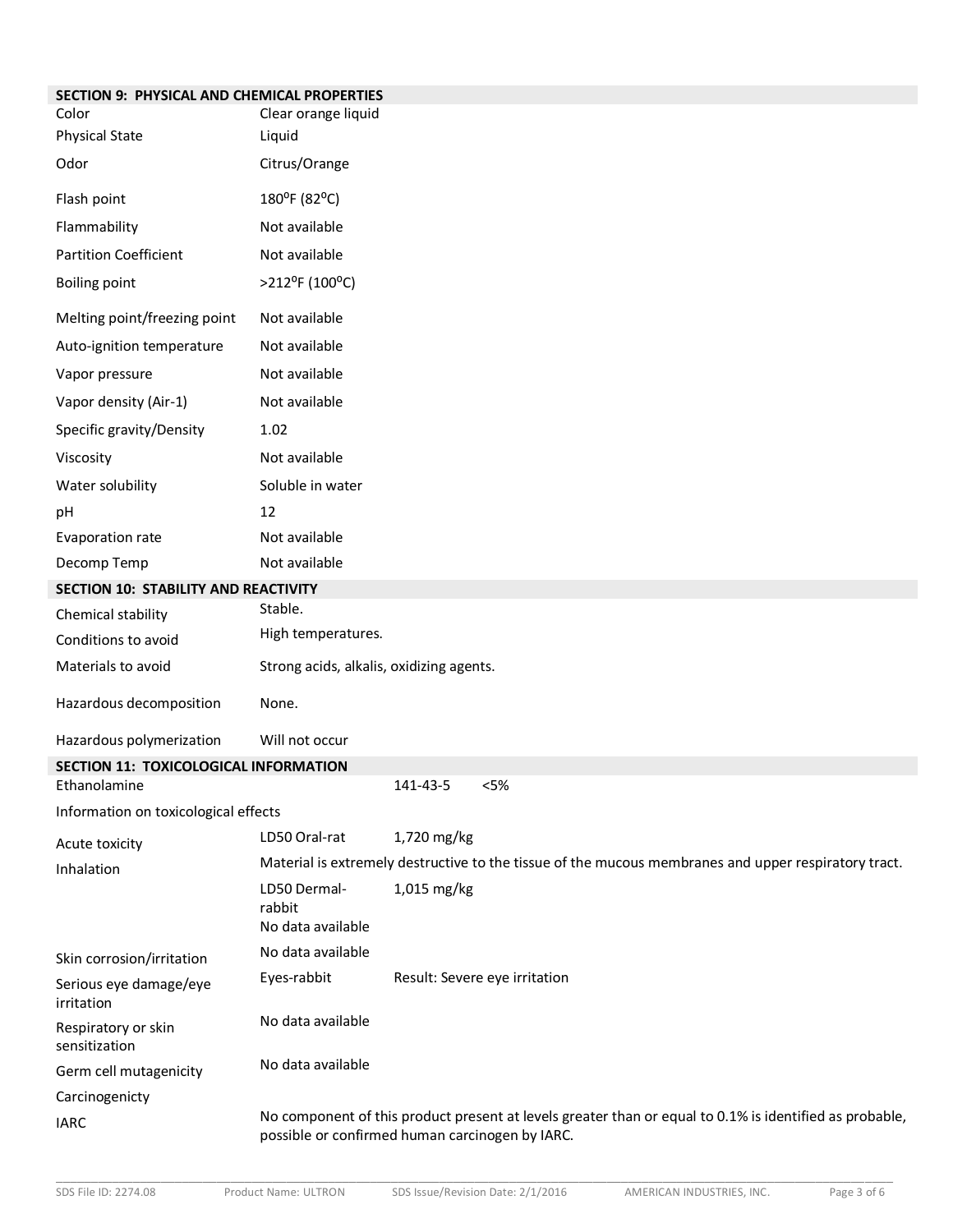| <b>ACGIH</b>                                                                                  | No component of this product present at levels greater than or equal to 0.1% is identified as a<br>carcinogen or potential carcinogen by ACGIH. |                                                            |                                                                                                                                  |  |
|-----------------------------------------------------------------------------------------------|-------------------------------------------------------------------------------------------------------------------------------------------------|------------------------------------------------------------|----------------------------------------------------------------------------------------------------------------------------------|--|
| <b>NTP</b>                                                                                    | No component of this product present at levels greater than or equal to 0.1% is identified as a known<br>or anticipated carcinogen by NTP.      |                                                            |                                                                                                                                  |  |
| <b>OSHA</b>                                                                                   |                                                                                                                                                 | carcinogen or potential carcinogen by OSHA.                | No component of this product present at levels greater than or equal to 0.1% is identified as a                                  |  |
| Reproductive toxicity                                                                         | No data available.                                                                                                                              |                                                            |                                                                                                                                  |  |
| Specific target organ toxicity                                                                | Single Exposure-No data available                                                                                                               |                                                            | Repeated Exposure-No data available                                                                                              |  |
| Aspiration hazard                                                                             | No data available                                                                                                                               |                                                            |                                                                                                                                  |  |
| Additional information                                                                        | RTECS: KJ5775000                                                                                                                                |                                                            |                                                                                                                                  |  |
|                                                                                               |                                                                                                                                                 |                                                            | To the best of our knowledge, the chemical, physical, and toxicological properties have not been thoroughly investigated.        |  |
| Cyclohexene, 1-methyl-4-(1-<br>methylethenyl)-, (4R)-<br>Information on toxicological effects | 5989-27-5                                                                                                                                       |                                                            | < 2%                                                                                                                             |  |
| Acute toxicity                                                                                | LD50 Oral-rat                                                                                                                                   | 4,400 mg/kg                                                |                                                                                                                                  |  |
| Remarks                                                                                       | LD50 Dermal-rabbit > 5,000 mg/kg                                                                                                                | Other: Hair. Inhalation: Irritating to respiratory system. | Behavioral: Change in motor activity (specific assay). Respiratory disorder Skin and Appendages:                                 |  |
|                                                                                               | No data available                                                                                                                               |                                                            |                                                                                                                                  |  |
| Skin corrosion/irritation                                                                     | No data available                                                                                                                               |                                                            |                                                                                                                                  |  |
| Serious eye damage/eye<br>irritation                                                          | No data available                                                                                                                               |                                                            |                                                                                                                                  |  |
| Respiratory or skin<br>sensitization                                                          | May cause sensitization by skin contact.                                                                                                        |                                                            |                                                                                                                                  |  |
| Germ cell mutagenicity                                                                        | No data available                                                                                                                               |                                                            |                                                                                                                                  |  |
| Carcinogenicty                                                                                |                                                                                                                                                 |                                                            |                                                                                                                                  |  |
| Carcinogenicty                                                                                | Rat-Oral                                                                                                                                        | tumors. Tumorigenic Effects: Testicular                    | Tumorigenic:Carcinogenic by RTECS criteria. Kidney, Ureter, Bladder:Kidney                                                       |  |
| Carcinogenicty                                                                                | Mouse-Oral                                                                                                                                      | Gastrointestinal:Tumors.                                   | Tumorigenic: Equivocal tumorigenic agent by RTECS criteria.                                                                      |  |
| classification                                                                                |                                                                                                                                                 |                                                            | This product is or contains a component that is not classifiable as to its carcinogenicity based on its IARC, ACGIH, NTP, or EPA |  |
| <b>IARC</b>                                                                                   |                                                                                                                                                 |                                                            | 3 - Group 3: Not classifiable as to its carcinogenicity to humans (D-Limonene)                                                   |  |
| ACGIH                                                                                         |                                                                                                                                                 | carcinogen or potential carcinogen by ACGIH.               | No component of this product present at levels greater than or equal to 0.1% is identified as a                                  |  |
| <b>NTP</b>                                                                                    | anticipated carcinogen by NTP.                                                                                                                  |                                                            | No component of this product present at levels greater than or equal to 0.1% is identified as a known or                         |  |
| <b>OSHA</b>                                                                                   |                                                                                                                                                 | carcinogen or potential carcinogen by OSHA.                | No component of this product present at levels greater than or equal to 0.1% is identified as a                                  |  |
| Reproductive toxicity                                                                         | No data available.                                                                                                                              |                                                            |                                                                                                                                  |  |
| Specific target organ<br>toxicity                                                             | Single Exposure-No data available                                                                                                               |                                                            | Repeated Exposure-No data available                                                                                              |  |
| Aspiration hazard                                                                             | No data available                                                                                                                               |                                                            |                                                                                                                                  |  |
| Additional information                                                                        | RTECS: GW6360000                                                                                                                                |                                                            |                                                                                                                                  |  |
| Liver - Irregularities - Based on Human Evidence                                              |                                                                                                                                                 |                                                            |                                                                                                                                  |  |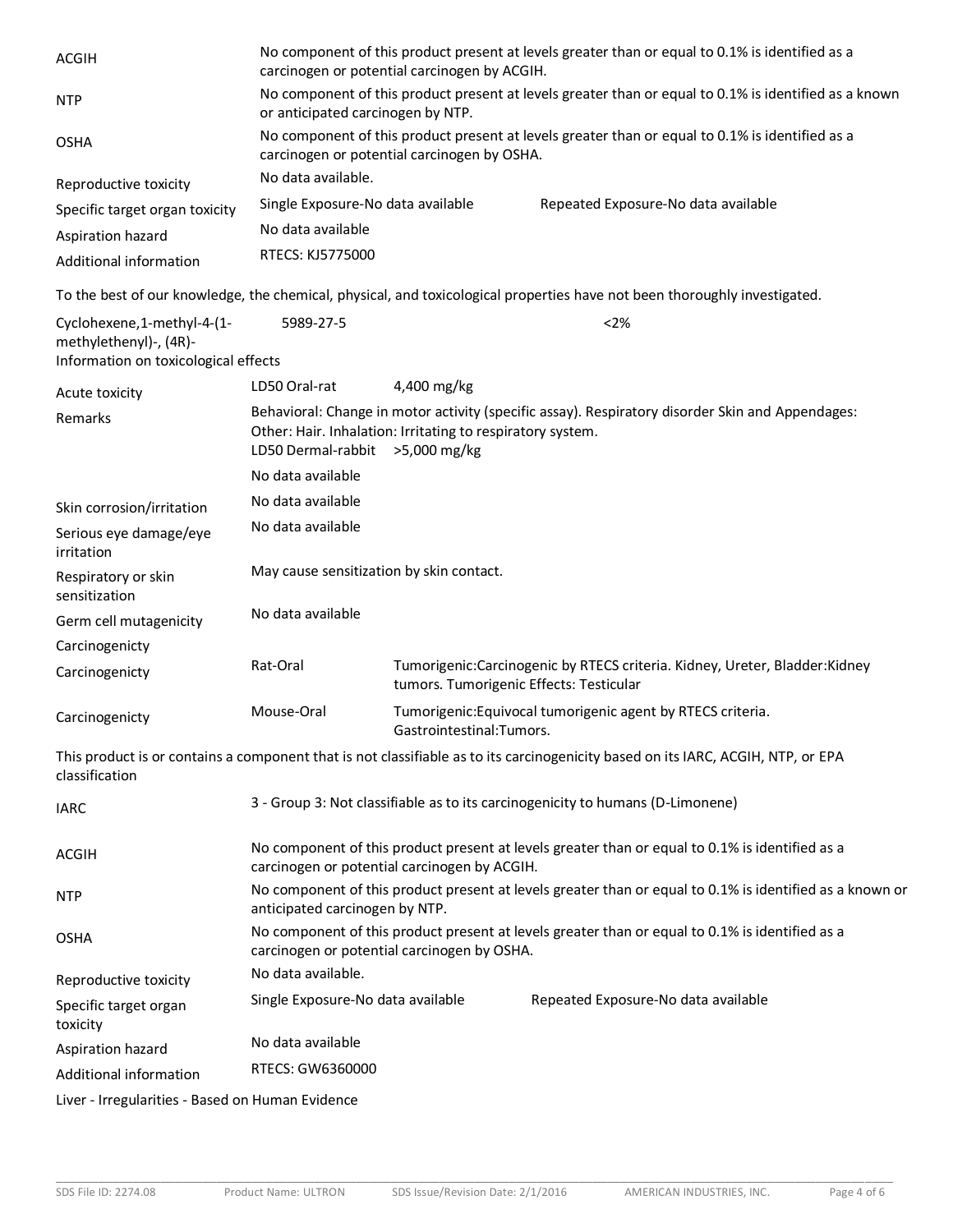| SECTION 12: ECOLOGICAL INFORMATION                                                                                               |                                                |                                                                           |
|----------------------------------------------------------------------------------------------------------------------------------|------------------------------------------------|---------------------------------------------------------------------------|
| Ethanolamine                                                                                                                     | 141-43-5                                       | $<$ 5%                                                                    |
| Information on ecological effects                                                                                                |                                                |                                                                           |
| Toxicity                                                                                                                         |                                                |                                                                           |
| Toxicity to fish LC50                                                                                                            | Pimephales promelas<br>(fathead minnow)        | 227 mg/l $-96$ h.                                                         |
| Toxicity to daphnia and EC50                                                                                                     | Daphniz magna<br>(Water flea)                  | 65 mg/l $-$ 48 h.                                                         |
| Other aquatic invertebrates                                                                                                      |                                                |                                                                           |
| Toxicity to algae EC50                                                                                                           | Desmodesmus<br>subspicatus (green<br>algae)    | 15 mg/l $-$ 72 h.                                                         |
| Persistence and degradability                                                                                                    | No data available                              |                                                                           |
| Bio-accumulative potential                                                                                                       | No data available                              |                                                                           |
| Mobility in soil                                                                                                                 | No data available                              |                                                                           |
| Results of PBT and vPvB assessment PBT/vPvB assessment not available as chemical safety assessment not required/not<br>conducted |                                                |                                                                           |
| Other adverse effects                                                                                                            | handling or disposal. Harmful to aquatic life. | An environmental hazard cannot be excluded in the event of unprofessional |
| Cyclohexene, 1-methyl-4-(1-methylethenyl)-, (4R)-                                                                                | 5989-27-5                                      | < 2%                                                                      |
| Information on ecological effects                                                                                                |                                                |                                                                           |
| Toxicity                                                                                                                         | No data available                              |                                                                           |
| Toxicity to fish LC50                                                                                                            | Pimephales promelas<br>(fathead minnow)        | 0.702 mg/l – 96.0 h                                                       |
| Toxicity to daphnia and EC50                                                                                                     | Daphnia pulex<br>(Water flea)                  | 69.6 mg/l - 48 h.                                                         |
| Other aquatic invertebrates                                                                                                      |                                                |                                                                           |
| Persistence and degradability                                                                                                    | No data available                              |                                                                           |
| Bio-accumulative potential                                                                                                       | No data available                              |                                                                           |
| Mobility in soil                                                                                                                 | No data available                              |                                                                           |
| Results of PBT and vPvB assessment PBT/vPvB assessment not available as chemical safety assessment not required/not<br>conducted |                                                |                                                                           |

Other adverse effects **An environmental hazard cannot be excluded in the event of unprofessional** handling or disposal. Very toxic to aquatic life.

## **SECTION 13: DISPOSAL CONSIDERATIONS**

Empty Containers: If empty container retains product residue, all label precautions must be observed. Dispose of unused product prior to disposing of empty container.

Disposal Considerations of Substance: Do not discharge into waterways or sewage systems. Transport with all closures in place. Return for reuse or dispose of according to national, local, and state regulations

# **SECTION 14: TRANSPORT INFORMATION**

| DOT INFORMATION FOR<br><b>QUANTITIES GREATER THAN 5</b><br>LITERS PER CONTAINER. | UN3267, Corrosive liquid, basic, inorganic, n.o.s., 8, PGIII |
|----------------------------------------------------------------------------------|--------------------------------------------------------------|
| DOT INFORMATION FOR                                                              | Limited Quantity                                             |
| QUANTITIES LESS THAN 5                                                           |                                                              |
| LITERS PER CONTAINER.                                                            |                                                              |
| <b>Marine Pollutant</b>                                                          | No                                                           |